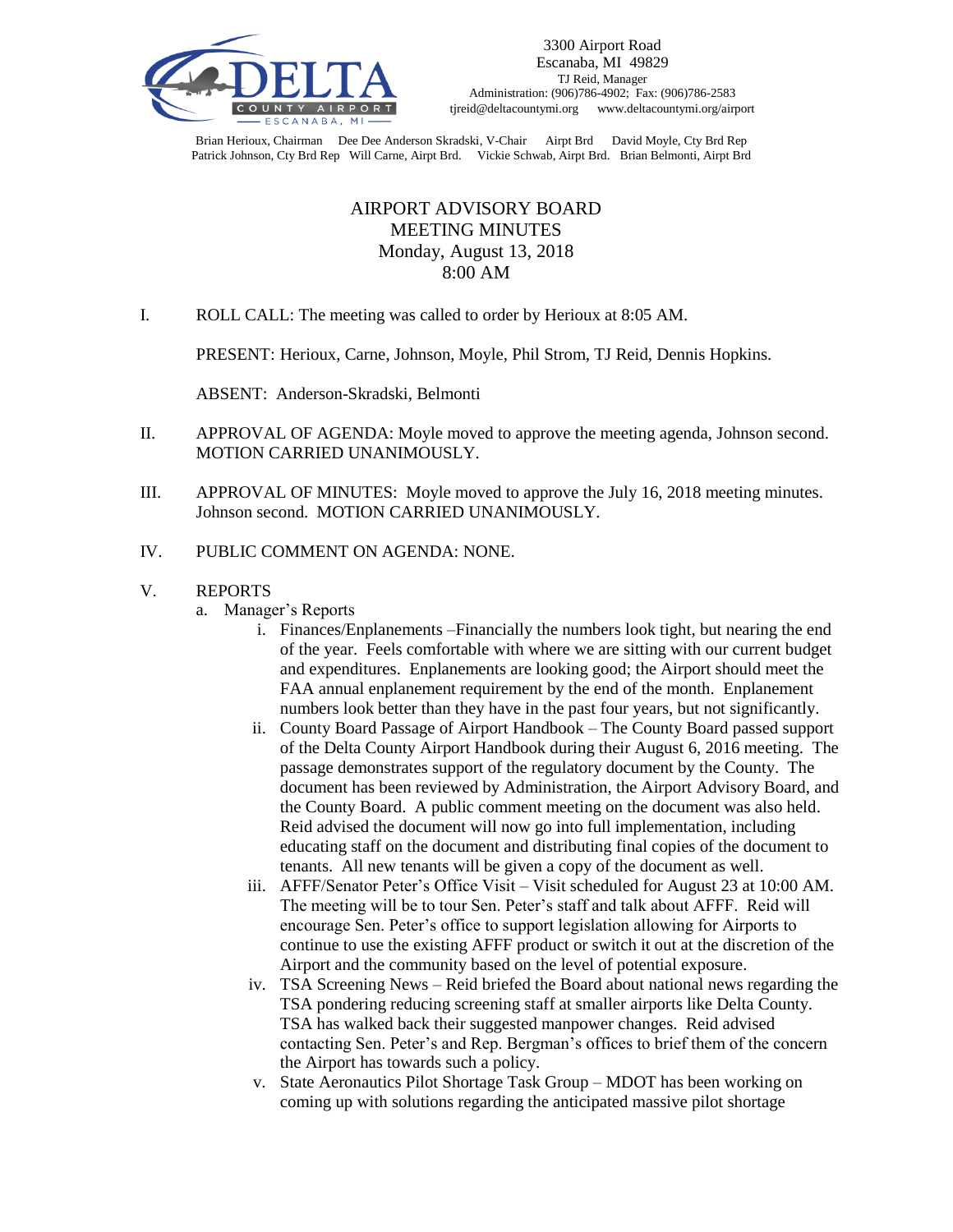nationwide. Information about the work the State is performing is included in the Board packet. Reid also added the Airport's Aviation Steering Committee is also working to address the same issues.

- b. EDA/Chamber Update NONE.
- c. Quality Improvement Committee Update NONE.
- d. Aviation Education Steering Committee Update Dennis Hopkins briefed the Board about the background and efforts made so far to address the demand for technical trades in the aviation industry. Hopkins addressed workable strengths, hindrances, and efforts to be undertaken in the next weeks, months, and years.

## VI. OLD BUSINESS

- a. Final Inspection of 01/19 Reid advised the State and Prein & Newhof performed a final inspection of the work, signing it off August 8, 2018 pending a few minor corrective actions.
- b. Enterprise Lease/Wash Bay Enterprise met with Reid last week to discuss the possibility of financing construction of a car wash bay, along with possibly purchasing ground fuel from the Airport. Enterprise brought up the use of Customer Facility Charges (CFC) as a means to either finance the projects. Herioux stated he didn't have a problem with this as long as the charges did not crease a price disadvantage with other facilities in the region. Reid advised our closest competitor, Marquette, recently started charging CFCs as well but will let Enterprise know of his concerns.
- c. Clean-Kill Work Progress Work still in progress on the tree cutting and clearing on the Airport, however, due to the weather the work has to be pushed back until this winter when the ground has frozen.
- d. Deice Truck Storage Project Reid advises due to the demand of contractors he was unable to get competitive bids for the project and will have to push it back until next spring. He will work with DGS to coordinate parking their deice truck inside the Community Hangar.
- e. Hiring of Temporary Position An offer was accepted for the Temporary Airport Administrative Clerk position. The new hire, James Ayotte, will start after all new hire paperwork and testing has been completed.

## VII. NEW BUSINESS

- a. Boreal Aviation's Letter of Intent Boreal submitted a Letter of Interest to Delta County Airport to sell fuel and provide FBO services. The letter also suggested leasing the existing Airport Administration Office, along with the Pilot Longue for use as the FBO offices. This would be a temporary solution until the organization could build a facility. Reid requested that the Board give him enough time to review and prepare a Cost Benefit Analysis for the Board prior to considering taking these services out to a competitive bid process (if deemed necessary).
- b. Proposed Mission Statement/Vision Statement/Value Statement & Goals Reid to resend to Board for consideration. Document presented was the old Mission Statement.
- c. Proposed Capital Improvements for 2019 The Board reviewed Capital Improvements proposed by Reid for 2019. Herioux asked why the Airport needed to install fiber optic cable, especially since he believes the Airport does not require that much bandwidth and that there may be a cheaper option like using a cable provider like Charter. Reid advised the County's IT Director believes running fiber optic is a better long-term option and would allow for growth and support of security and camera systems required for future improvements to meet TSA requirements. Herioux recommended researching what other entities like Upper Hand Brewery do for their internet access, and recommended Reid